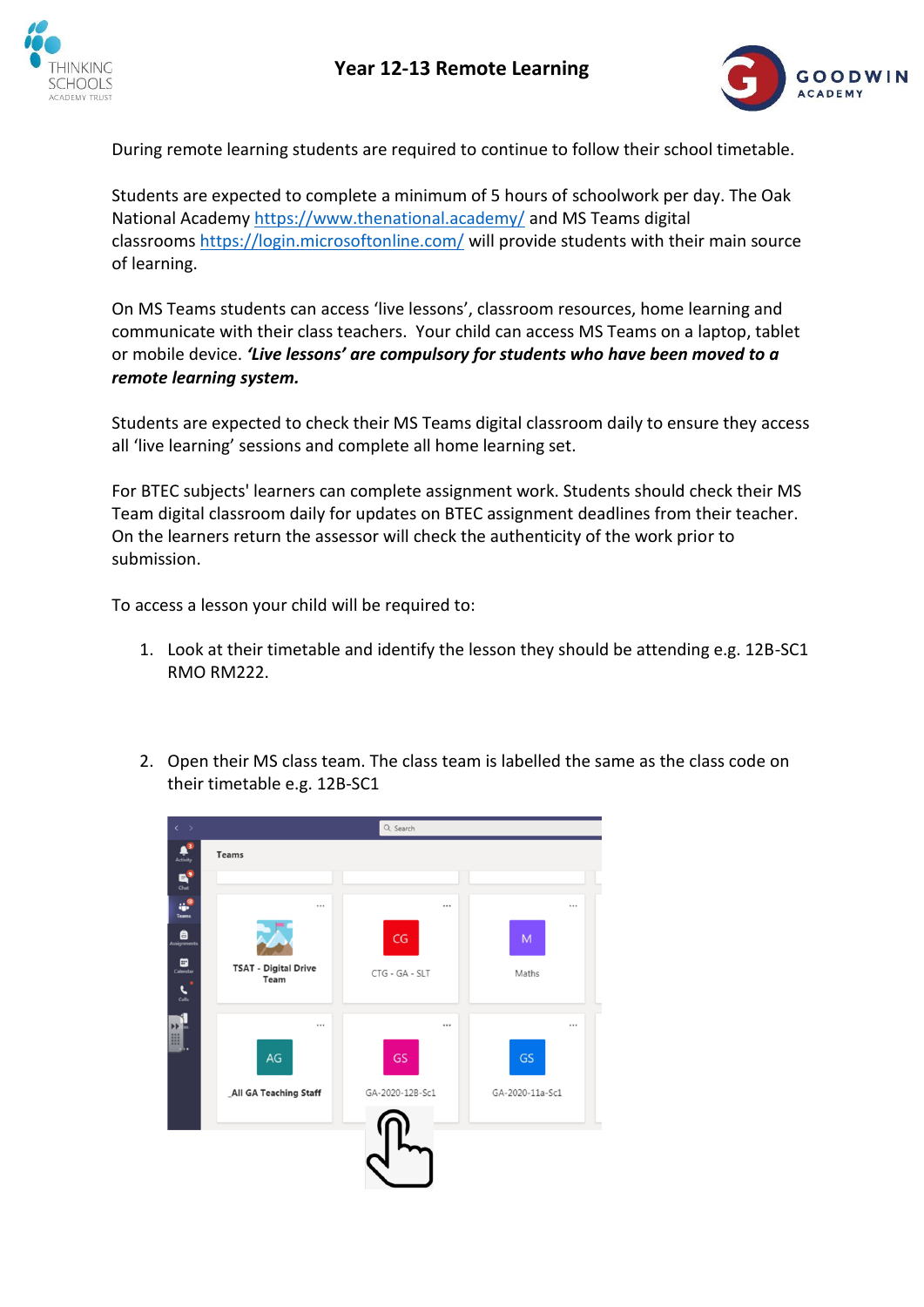



3. Click on posts on the top navigation bar. Click on the scheduled meeting.



4. Click join meeting.

| $\langle \quad \rangle$                                        |                | Q Search                                                                                                                                                                                                                                                                                                                                                                                                  | $\Box$ x                                |
|----------------------------------------------------------------|----------------|-----------------------------------------------------------------------------------------------------------------------------------------------------------------------------------------------------------------------------------------------------------------------------------------------------------------------------------------------------------------------------------------------------------|-----------------------------------------|
| $\begin{array}{c} \mathbf{a}^3 \\ \hline \end{array}$ Activity | 田              | 12B/SC1 - Ms Moon Chat Details Scheduling Assistant                                                                                                                                                                                                                                                                                                                                                       | Join<br>Close                           |
| $\vec{P}_s$                                                    |                | Time zone: (UTC+00:00) Dublin, Edinburgh, Lisbon, London<br>$\times$ Cancel meeting<br>Meeting options                                                                                                                                                                                                                                                                                                    | Tracking                                |
| $\ddot{ }$                                                     | 0              | 12B/SC1 - Ms Moon                                                                                                                                                                                                                                                                                                                                                                                         | Moon, Rachael<br><b>RM</b><br>Organizer |
| ê                                                              | $\mathbb{S}^*$ | Add required attendees<br>+ Optional                                                                                                                                                                                                                                                                                                                                                                      |                                         |
| <b><i><u>Andronin</u></i></b><br>$\Box$                        | 凹              | Oct 12, 2020<br>8:50 AM $\sim$ $\rightarrow$ Oct 12, 2020<br>$10:30$ AM $\sim$ 1h 40m $\bullet$<br>All day                                                                                                                                                                                                                                                                                                |                                         |
| $\cdot$                                                        | ø              | Does not repeat v                                                                                                                                                                                                                                                                                                                                                                                         |                                         |
| Calls                                                          | 图              | GA-2020-128-Sc1 > General                                                                                                                                                                                                                                                                                                                                                                                 |                                         |
| H                                                              | $\circledcirc$ | Add location                                                                                                                                                                                                                                                                                                                                                                                              |                                         |
|                                                                | $\equiv$       | B <i>I</i> リ S   by A A Pangnaph v <i>I</i> <sub>x</sub>   ∈ ∈ ⊟   E   11 © 를 囲   ち C'<br>Unit 5 - Applied science                                                                                                                                                                                                                                                                                        |                                         |
| $\boxplus$<br>Apps<br>$\circledcirc$<br>Holp.                  |                | <b>Join Microsoft Teams Meeting</b><br>Learn more about Teams   Meeting options<br>THINKING SCHOOLS<br><b>ACADEMY TRUST</b><br>This meeting is hosted by The Thinking Schools Academy Trust. Any content is confidential to the intended recipient(s) and the contents may be<br>legally privileged. All use is subject to terms, conditions and policies of The Thinking Schools Academy Trust.<br>Legal |                                         |

Students can also access lessons using the calendar function of MS Teams.

Students log into MS Teams using their school username and password. They can access MS Teams on a computer through MS 365 or via the school website.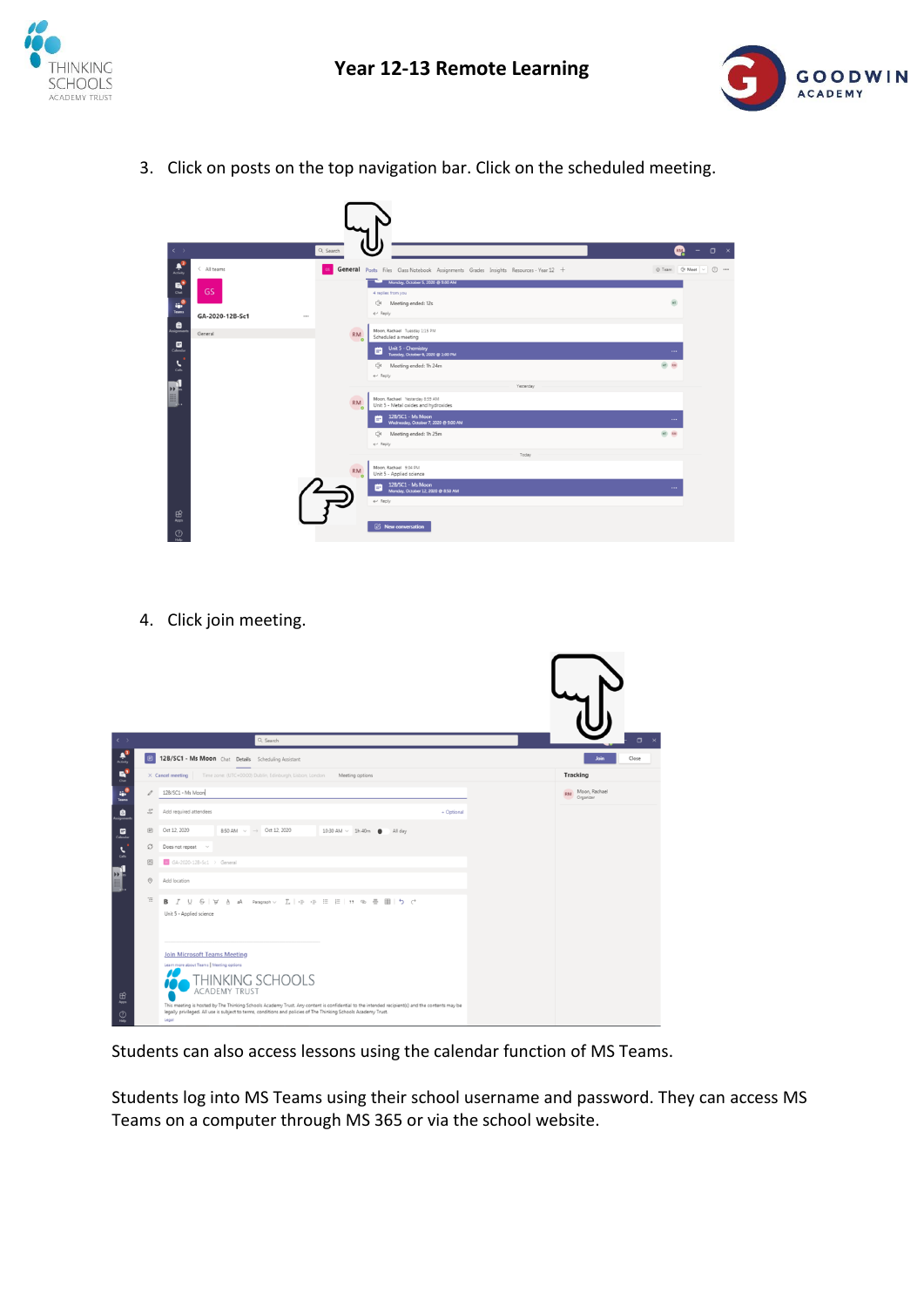

## **Year 12-13 Remote Learning**





Students can also access MS Teams on their mobile device by downloading the free MS Teams app and logging in using their school username and password.

If your child is unable to access their school MS 365 account please email [office@goodwinacademy.org.uk](mailto:office@goodwinacademy.org.uk) .

Please be aware that if a staff member is absent from school a live lesson will not take place. If the teacher does not join the 'live lesson' within 5 minutes of the start of the period, students will need to continue with the work in the table below.

The table below contains links to resources for all subject areas.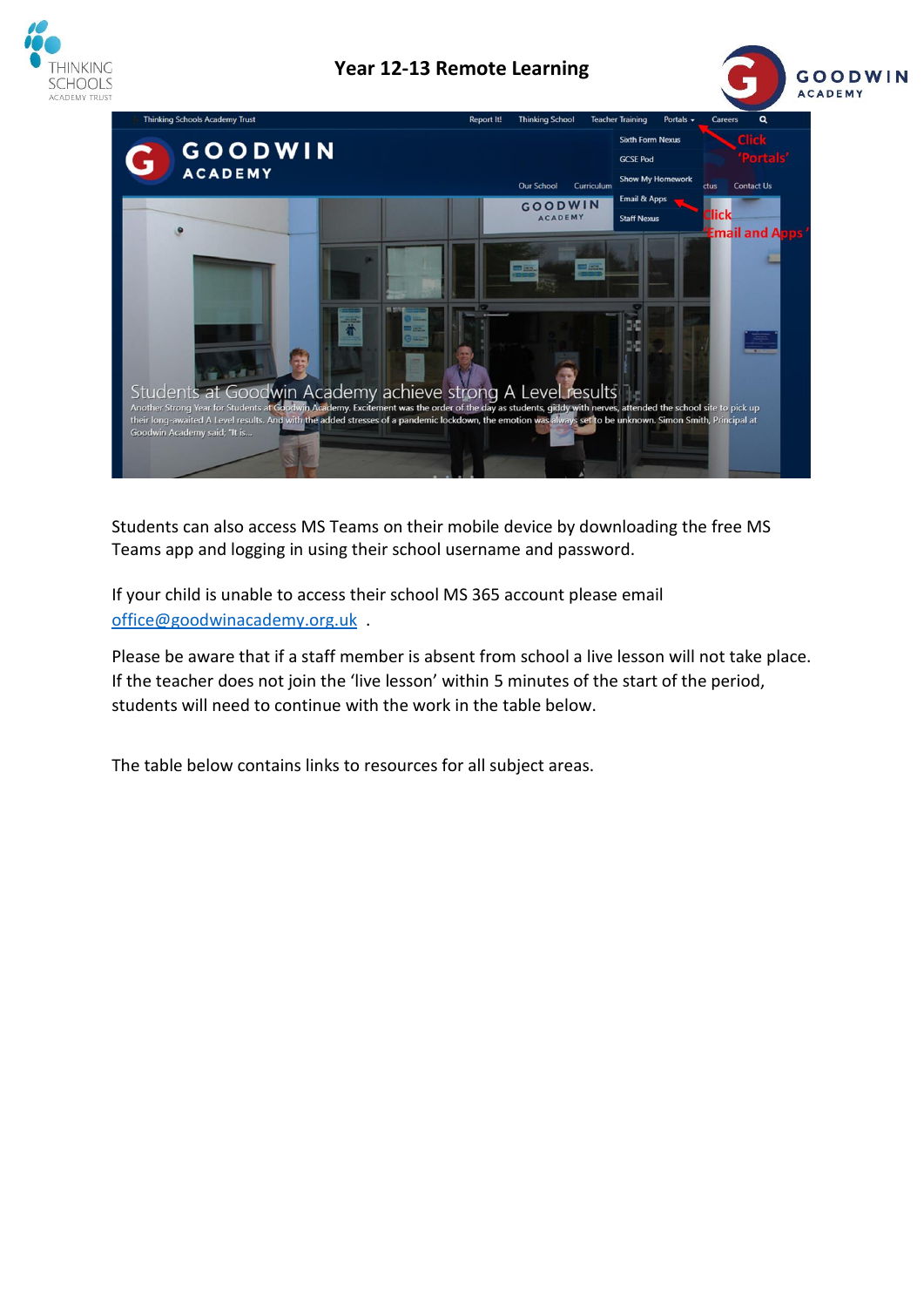



| <b>Subject</b>          | <b>Topic</b>          | <b>Learning Link</b>                                          |
|-------------------------|-----------------------|---------------------------------------------------------------|
| Art and Design          | A level               | Access your MS Teams area for individual targets and          |
| and                     | personal              | coursework material.                                          |
| Photography             | coursework            |                                                               |
|                         |                       | Complete course work and individual targets or:               |
|                         |                       | https://classroom.thenational.academy/units/drawing-          |
|                         |                       | techniques-fd9d                                               |
|                         |                       | Photography - Oak National Academy (thenational.academy)      |
| <b>Business Studies</b> | Exam materials        | Access Teams for learning material                            |
|                         |                       |                                                               |
| <b>English Resit</b>    | Paper 1 Prep          | https://www.bbc.co.uk/bitesize/topics/zgkj39q                 |
|                         | Paper 2 Prep          | https://www.bbc.co.uk/bitesize/topics/z34dycw                 |
| Health and              | Units 4 and 14        | Access your MS Teams digital classroom daily.                 |
| Social Care             | Anatomy and           |                                                               |
|                         | physiology and        |                                                               |
|                         | the long-term         | Visit www.NHS.uk to support your research                     |
|                         | impact of             |                                                               |
|                         | physiological         |                                                               |
|                         | conditions            |                                                               |
|                         | <b>Exam Materials</b> | All learning and revision materials are available in the 12F- |
| <b>Maths Resit</b>      |                       | Mr1 Channel (year12 - Resources tab). Every Topic for both    |
|                         |                       | Foundation and Higher papers is covered. There are also       |
|                         |                       | Practice Papers and Mark Schemes.                             |
| <b>Public Services</b>  | For all units         | Access your MS Teams digital classroom daily.                 |
|                         | being studied         |                                                               |
|                         | in T3                 |                                                               |
| Science –               |                       | Access your MS Teams digital classroom daily.                 |
| Applied                 |                       |                                                               |
| Sport                   | Units 2 and 1         | Revise both units                                             |
|                         |                       | Unit 2                                                        |
|                         |                       | https://qualifications.pearson.com/content/dam/pdf/BTEC-      |
|                         |                       | Nationals/Sport/20161/specification-and-sample-               |
|                         |                       | assessments/Sample-assessment-material-Unit-2-Fitness-        |
|                         |                       | Training-and-Programming-for-Health-Sport-and-Well-           |
|                         |                       | Being.pdf                                                     |
|                         |                       | https://getrevising.co.uk/diagrams/unit-2-fitness-training-   |
|                         |                       | and-programming-for                                           |
|                         |                       | Unit 1                                                        |
|                         |                       | Revise Unit 1: Anatomy and Physiology for January exam        |
|                         |                       | <b>Planet PE series</b>                                       |
|                         |                       | https://www.youtube.com/channel/UCZYYCR8YjZlb5S3DMZW3u7g      |